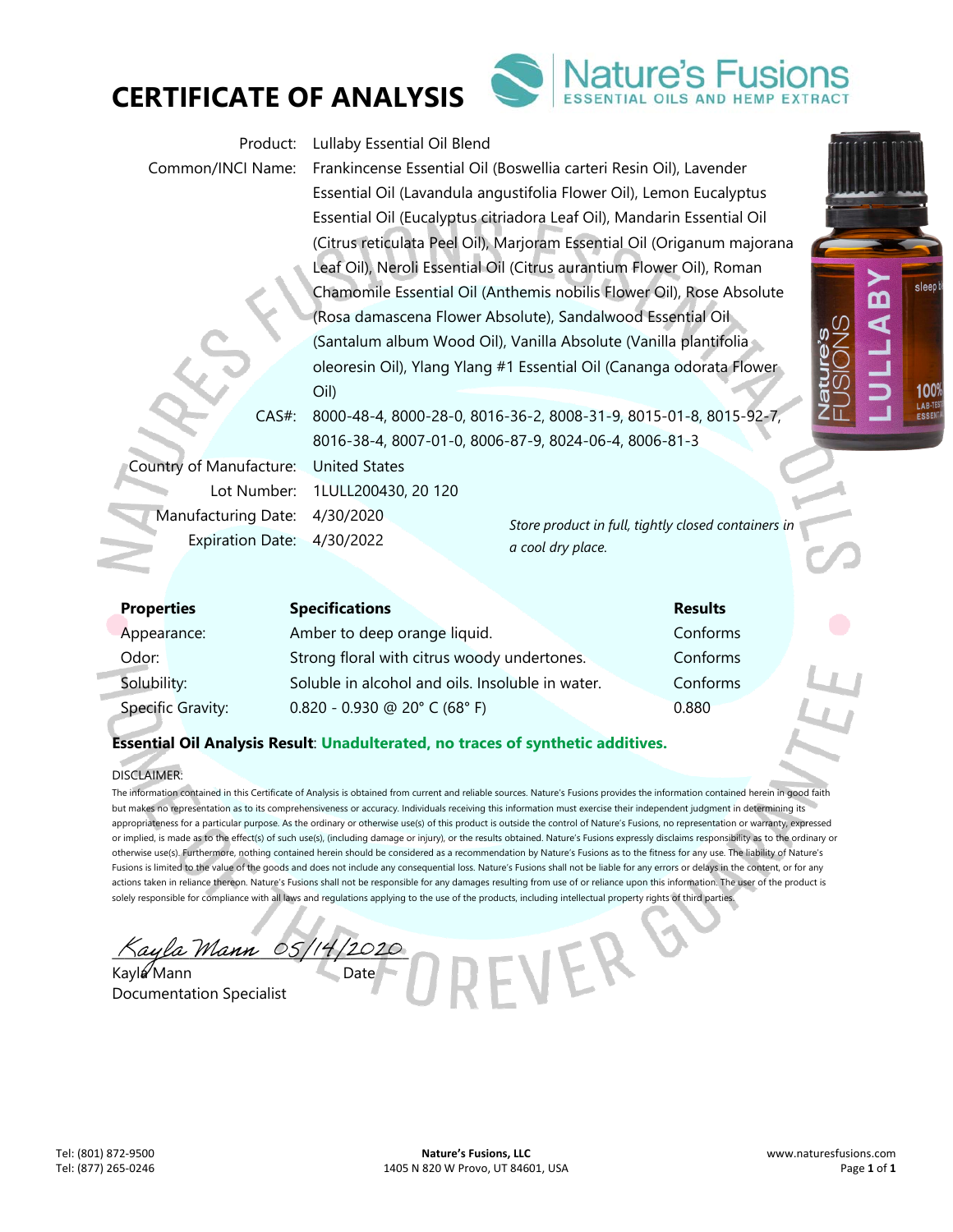



*Store product in full, tightly closed containers in a cool dry place.*  **Properties Specifications Results**  Product: Lullaby Essential Oil Blend Common/INCI Name: Frankincense Essential Oil (Boswellia carteri Resin Oil), Lavender Essential Oil (Lavandula angustifolia Flower Oil), Lemon Eucalyptus Essential Oil (Eucalyptus citriadora Leaf Oil), Mandarin Essential Oil (Citrus reticulata Peel Oil), Marjoram Essential Oil (Origanum majorana Leaf Oil), Neroli Essential Oil (Citrus aurantium Flower Oil), Roman Chamomile Essential Oil (Anthemis nobilis Flower Oil), Rose Absolute (Rosa damascena Flower Absolute), Sandalwood Essential Oil (Santalum album Wood Oil), Vanilla Absolute (Vanilla plantifolia oleoresin Oil), Ylang Ylang #1 Essential Oil (Cananga odorata Flower Oil) CAS#: 8000-48-4, 8000-28-0, 8016-36-2, 8008-31-9, 8015-01-8, 8015-92-7, 8016-38-4, 8007-01-0, 8006-87-9, 8024-06-4, 8006-81-3 Country of Manufacture: United States Lot Number: 1LULL191025, 19 298 Manufacturing Date: 10/25/2019 Expiration Date: 10/25/2021

| <b>Properties</b> | <b>Specifications</b>                            | <b>Results</b> |   |
|-------------------|--------------------------------------------------|----------------|---|
| Appearance:       | Amber to deep orange liquid.                     | Conforms       |   |
| Odor:             | Strong floral with citrus woody undertones.      | Conforms       |   |
| Solubility:       | Soluble in alcohol and oils. Insoluble in water. | Conforms       |   |
| Specific Gravity: | $0.820 - 0.930$ @ 20° C (68° F)                  | 0.879          | D |

# **Essential Oil Analysis Result**: **Unadulterated, no traces of synthetic additives.**

## DISCLAIMER:

The information contained in this Certificate of Analysis is obtained from current and reliable sources. Nature's Fusions provides the information contained herein in good faith but makes no representation as to its comprehensiveness or accuracy. Individuals receiving this information must exercise their independent judgment in determining its appropriateness for a particular purpose. As the ordinary or otherwise use(s) of this product is outside the control of Nature's Fusions, no representation or warranty, expressed or implied, is made as to the effect(s) of such use(s), (including damage or injury), or the results obtained. Nature's Fusions expressly disclaims responsibility as to the ordinary or otherwise use(s). Furthermore, nothing contained herein should be considered as a recommendation by Nature's Fusions as to the fitness for any use. The liability of Nature's Fusions is limited to the value of the goods and does not include any consequential loss. Nature's Fusions shall not be liable for any errors or delays in the content, or for any actions taken in reliance thereon. Nature's Fusions shall not be responsible for any damages resulting from use of or reliance upon this information. The user of the product is solely responsible for compliance with all laws and regulations applying to the use of the products, including intellectual property rights of third parties.

ayla Mann 4/13/2020

Kayla *Mann* Date Documentation Specialist

sleep

**100%** LAB-T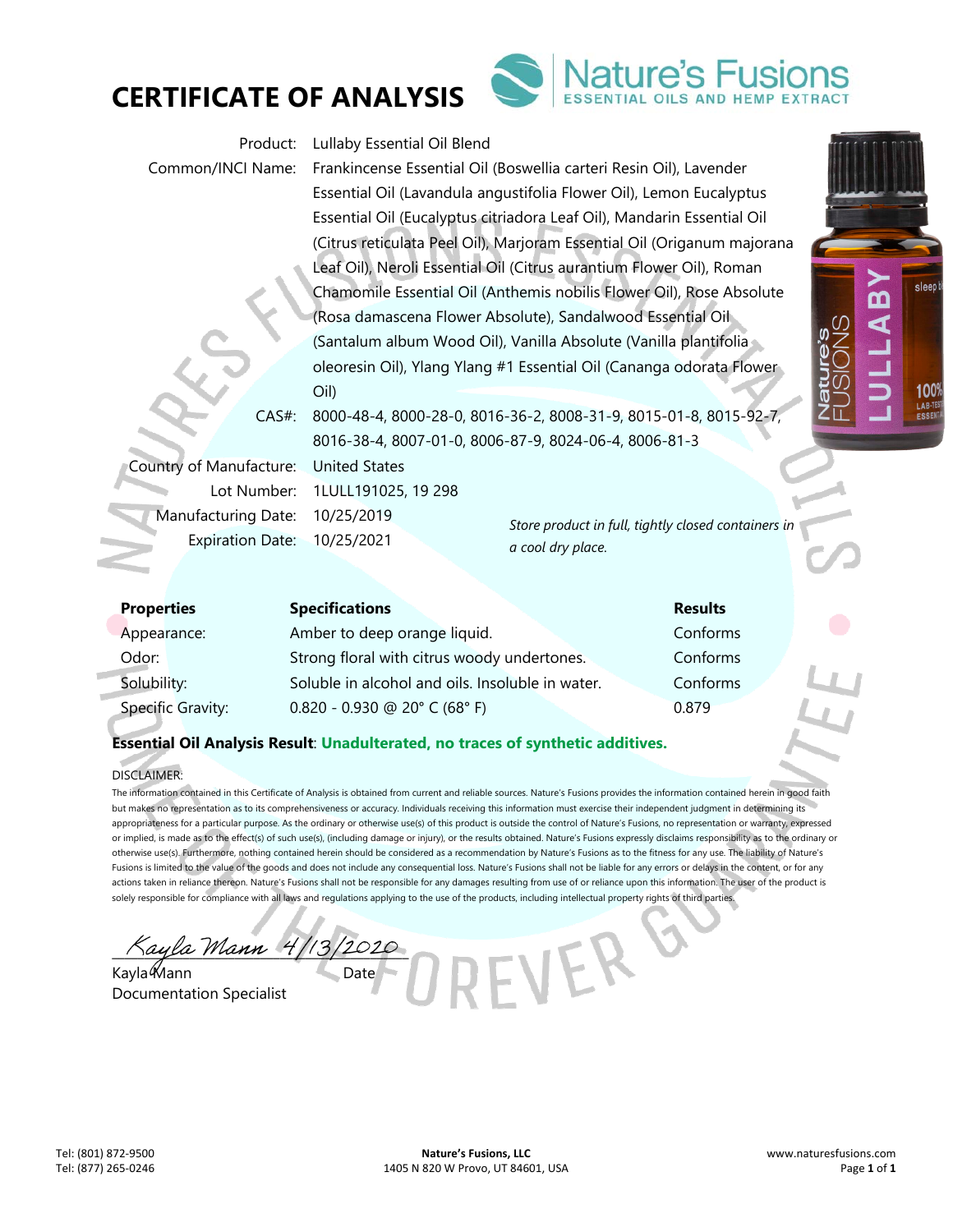



*Store product in full, tightly closed containers in a cool dry place.*  Product: Lullaby Essential Oil Blend Common/INCI Name: Frankincense Essential Oil (Boswellia carteri Resin Oil), Lavender Essential Oil (Lavandula angustifolia Flower Oil), Lemon Eucalyptus Essential Oil (Eucalyptus citriadora Leaf Oil), Mandarin Essential Oil (Citrus reticulata Peel Oil), Marjoram Essential Oil (Origanum majorana Leaf Oil), Neroli Essential Oil (Citrus aurantium Flower Oil), Roman Chamomile Essential Oil (Anthemis nobilis Flower Oil), Rose Absolute (Rosa damascena Flower Absolute), Sandalwood Essential Oil (Santalum album Wood Oil), Vanilla Absolute (Vanilla plantifolia oleoresin Oil), Ylang Ylang #1 Essential Oil (Cananga odorata Flower Oil) CAS#: 8000-48-4, 8000-28-0, 8016-36-2, 8008-31-9, 8015-01-8, 8015-92-7, 8016-38-4, 8007-01-0, 8006-87-9, 8024-06-4, 8006-81-3 Country of Manufacture: United States Lot Number: 1LULL190607, 19 158 Manufacturing Date: 6/7/2019 Expiration Date: 6/7/2021

| <b>Properties</b> | <b>Specifications</b>                            | <b>Results</b> |  |
|-------------------|--------------------------------------------------|----------------|--|
| Appearance:       | Amber to deep orange liquid.                     | Conforms       |  |
| Odor:             | Strong floral with citrus woody undertones.      | Conforms       |  |
| Solubility:       | Soluble in alcohol and oils. Insoluble in water. | Conforms       |  |
| Specific Gravity: | $0.820 - 0.930$ @ 20° C (68° F)                  | 0.879          |  |

# **Essential Oil Analysis Result**: **Unadulterated, no traces of synthetic additives.**

## DISCLAIMER:

The information contained in this Certificate of Analysis is obtained from current and reliable sources. Nature's Fusions provides the information contained herein in good faith but makes no representation as to its comprehensiveness or accuracy. Individuals receiving this information must exercise their independent judgment in determining its appropriateness for a particular purpose. As the ordinary or otherwise use(s) of this product is outside the control of Nature's Fusions, no representation or warranty, expressed or implied, is made as to the effect(s) of such use(s), (including damage or injury), or the results obtained. Nature's Fusions expressly disclaims responsibility as to the ordinary or otherwise use(s). Furthermore, nothing contained herein should be considered as a recommendation by Nature's Fusions as to the fitness for any use. The liability of Nature's Fusions is limited to the value of the goods and does not include any consequential loss. Nature's Fusions shall not be liable for any errors or delays in the content, or for any actions taken in reliance thereon. Nature's Fusions shall not be responsible for any damages resulting from use of or reliance upon this information. The user of the product is solely responsible for compliance with all laws and regulations applying to the use of the products, including intellectual property rights of third parties.

ayla Mann 4

Kayla Mann Date Documentation Specialist

sleep

**100%** LAB-T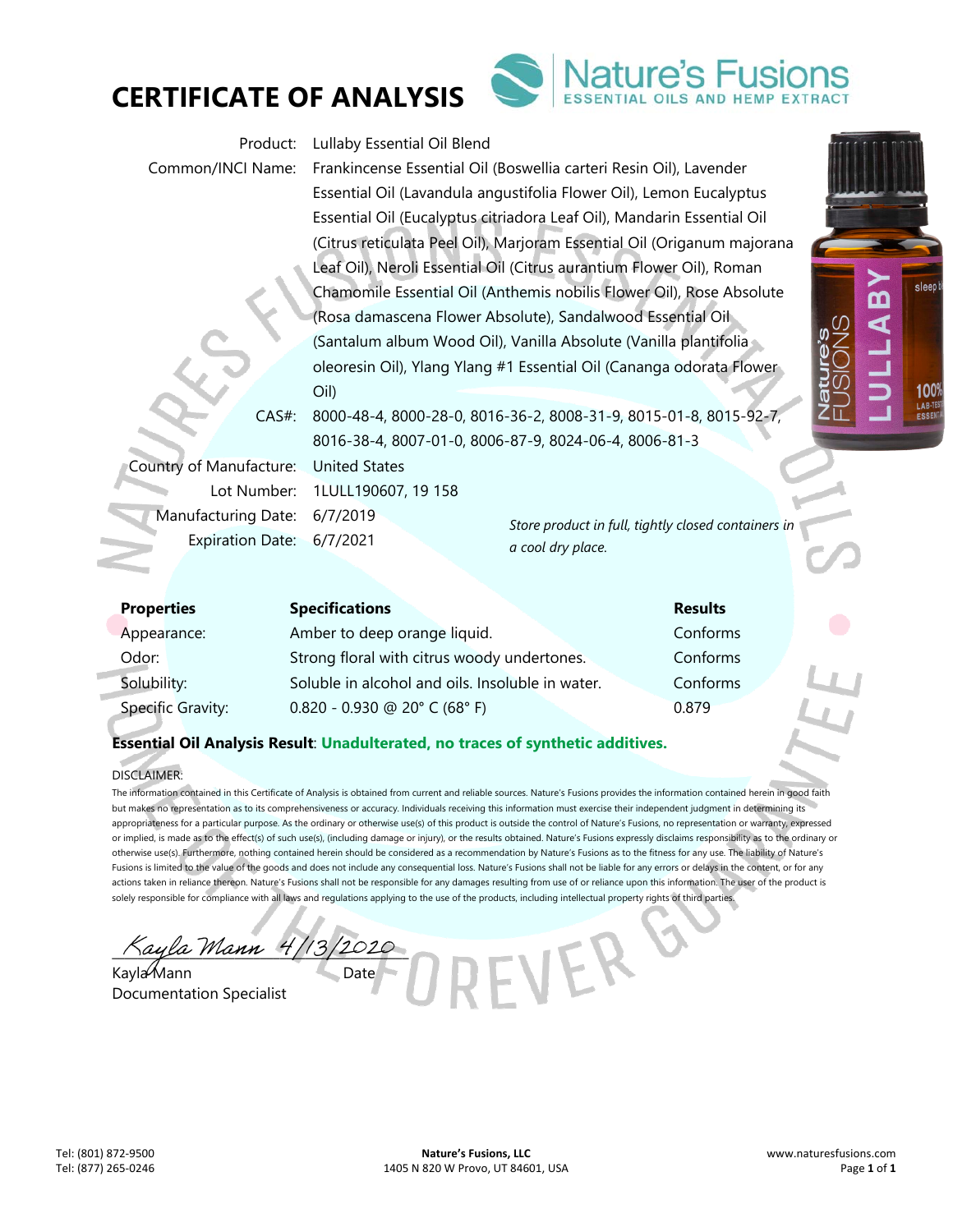



| Product:                  | Lullaby Essential Oil Blend                                          |                                                                         |                |
|---------------------------|----------------------------------------------------------------------|-------------------------------------------------------------------------|----------------|
| Common/INCI Name:         |                                                                      | Frankincense Essential Oil (Boswellia carteri Resin Oil), Lavender      |                |
|                           |                                                                      | Essential Oil (Lavandula angustifolia Flower Oil), Lemon Eucalyptus     |                |
|                           |                                                                      | Essential Oil (Eucalyptus citriadora Leaf Oil), Mandarin Essential Oil  |                |
|                           |                                                                      | (Citrus reticulata Peel Oil), Marjoram Essential Oil (Origanum majorana |                |
|                           |                                                                      | Leaf Oil), Neroli Essential Oil (Citrus aurantium Flower Oil), Roman    |                |
|                           |                                                                      | Chamomile Essential Oil (Anthemis nobilis Flower Oil), Rose Absolute    |                |
|                           | (Rosa damascena Flower Absolute), Sandalwood Essential Oil           |                                                                         |                |
|                           | (Santalum album Wood Oil), Vanilla Absolute (Vanilla plantifolia     |                                                                         |                |
|                           | oleoresin Oil), Ylang Ylang #1 Essential Oil (Cananga odorata Flower |                                                                         | Natur<br>EUSIC |
|                           | Oil)                                                                 |                                                                         |                |
| $CAS#$ :                  | 8016-36-2, 8000-28-0, 8000-48-4, 8008-31-9, 8015-01-8, 8016-38-4,    |                                                                         |                |
|                           | 8015-92-7, 8007-01-0, 8006-87-9, 8024-06-4, 8006-81-3                |                                                                         |                |
| Country of Manufacture:   | <b>United States</b>                                                 |                                                                         |                |
| Lot Number:               | 1LULL190607 19 158                                                   |                                                                         |                |
| Manufacturing Date:       | 6/7/2019                                                             | Store in air tight container; in a cool dry area;                       |                |
| Expiration Date: 6/7/2021 |                                                                      | away from direct sunlight.                                              |                |

| <b>Properties</b> | <b>Specifications</b>                            | <b>Results</b> |
|-------------------|--------------------------------------------------|----------------|
| Appearance:       | Amber to deep orange liquid.                     | Conforms       |
| Odor:             | Strong floral with citrus woody undertones.      | Conforms       |
| Solubility:       | Soluble in alcohol and oils. Insoluble in water. | Conforms       |
| Specific Gravity: | $0.820 - 0.992$ @ 20° C (68° F)                  | 0.879          |

# **Essential Oil Analysis Result**: **Unadulterated, no traces of synthetic additives.**

DISCLAIMER:

The information contained in this Certificate of Analysis is obtained from current and reliable sources. Nature's Fusions provides the information contained herein in good faith but makes no representation as to its comprehensiveness or accuracy. Individuals receiving this information must exercise their independent judgment in determining its appropriateness for a particular purpose. As the ordinary or otherwise use(s) of this product is outside the control of Nature's Fusions, no representation or warranty, expressed or implied, is made as to the effect(s) of such use(s), (including damage or injury), or the results obtained. Nature's Fusions expressly disclaims responsibility as to the ordinary or otherwise use(s). Furthermore, nothing contained herein should be considered as a recommendation by Nature's Fusions as to the fitness for any use. The liability of Nature's Fusions is limited to the value of the goods and does not include any consequential loss. Nature's Fusions shall not be liable for any errors or delays in the content, or for any actions taken in reliance thereon. Nature's Fusions shall not be responsible for any damages resulting from use of or reliance upon this information. The user of the product is solely responsible for compliance with all laws and regulations applying to the use of the products, including intellectual property rights of third parties.

 $\land$ ayla Mann  $8/28/2019$ 

Kayla Mann and Date Documentation Specialist

LABY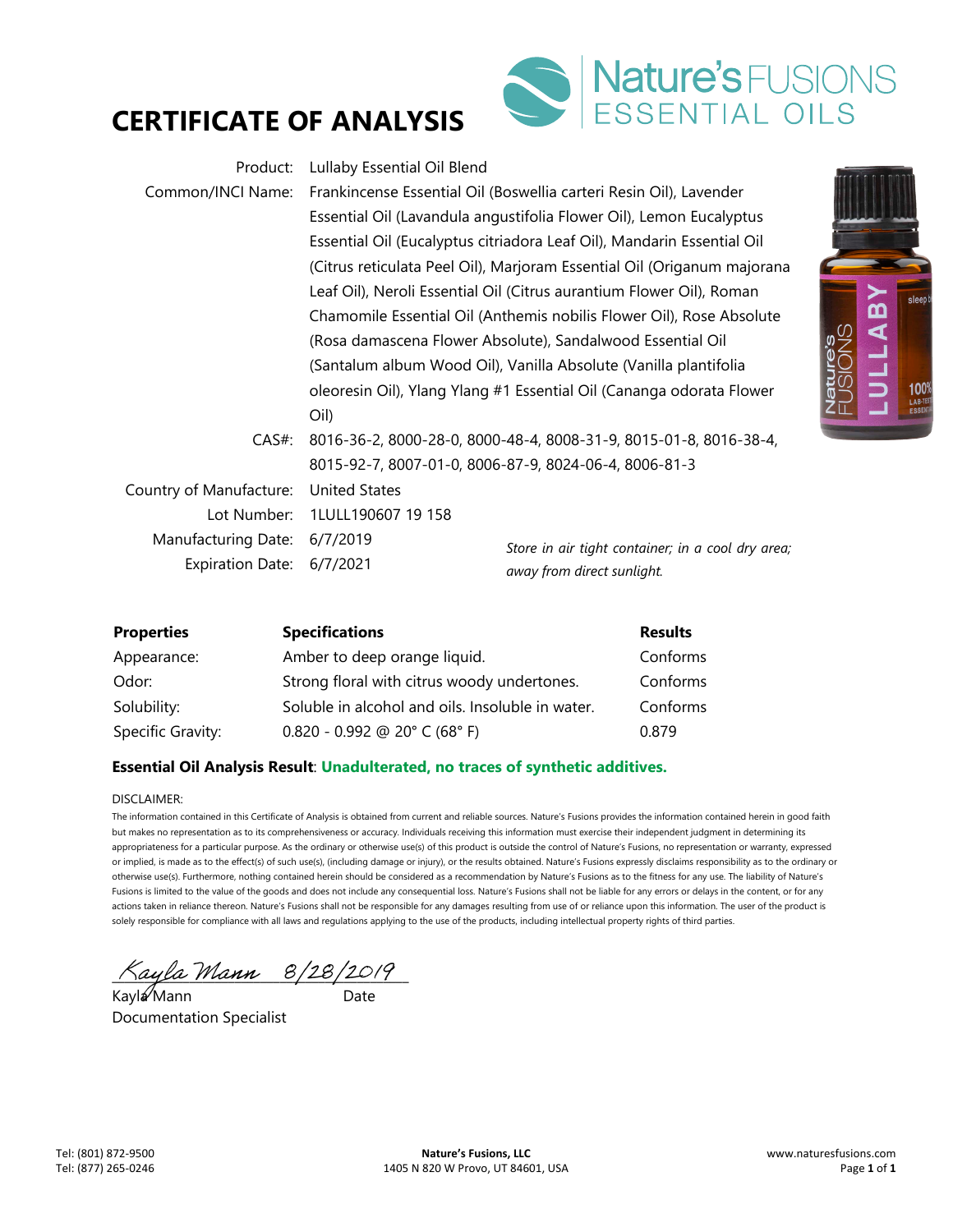



| Product:                       | Lullaby Essential Oil Blend                                          |                                                                         |                         |
|--------------------------------|----------------------------------------------------------------------|-------------------------------------------------------------------------|-------------------------|
| Common/INCI Name:              |                                                                      | Frankincense Essential Oil (Boswellia carteri Resin Oil), Lavender      |                         |
|                                |                                                                      | Essential Oil (Lavandula angustifolia Flower Oil), Lemon Eucalyptus     |                         |
|                                |                                                                      | Essential Oil (Eucalyptus citriadora Leaf Oil), Mandarin Essential Oil  |                         |
|                                |                                                                      | (Citrus reticulata Peel Oil), Marjoram Essential Oil (Origanum majorana |                         |
|                                |                                                                      | Leaf Oil), Neroli Essential Oil (Citrus aurantium Flower Oil), Roman    |                         |
|                                |                                                                      | Chamomile Essential Oil (Anthemis nobilis Flower Oil), Rose Absolute    |                         |
|                                | (Rosa damascena Flower Absolute), Sandalwood Essential Oil           |                                                                         | 0 <sup>0</sup>          |
|                                | (Santalum album Wood Oil), Vanilla Absolute (Vanilla plantifolia     |                                                                         |                         |
|                                | oleoresin Oil), Ylang Ylang #1 Essential Oil (Cananga odorata Flower |                                                                         | Natur<br>FUSIC<br>FUSIC |
|                                | Oil)                                                                 |                                                                         |                         |
| $CAS#$ :                       |                                                                      | 8016-36-2, 8000-28-0, 8000-48-4, 8008-31-9, 8015-01-8, 8016-38-4,       |                         |
|                                | 8015-92-7, 8007-01-0, 8006-87-9, 8024-06-4, 8006-81-3                |                                                                         |                         |
| Country of Manufacture:        | <b>United States</b>                                                 |                                                                         |                         |
| Lot Number:                    | LULL18A                                                              |                                                                         |                         |
| Manufacturing Date: 12/14/2018 |                                                                      | Store product in full, tightly closed containers in                     |                         |
| Expiration Date: 12/14/2020    |                                                                      | a cool dry place.                                                       |                         |



# **Essential Oil Analysis Result**: **Unadulterated, no traces of synthetic additives.**

Specific Gravity: 0.820 - 0.992 @ 20° C (68° F) 0.879

DISCLAIMER:

The information contained in this Certificate of Analysis is obtained from current and reliable sources. Nature's Fusions provides the information contained herein in good faith but makes no representation as to its comprehensiveness or accuracy. Individuals receiving this information must exercise their independent judgment in determining its appropriateness for a particular purpose. As the ordinary or otherwise use(s) of this product is outside the control of Nature's Fusions, no representation or warranty, expressed or implied, is made as to the effect(s) of such use(s), (including damage or injury), or the results obtained. Nature's Fusions expressly disclaims responsibility as to the ordinary or otherwise use(s). Furthermore, nothing contained herein should be considered as a recommendation by Nature's Fusions as to the fitness for any use. The liability of Nature's Fusions is limited to the value of the goods and does not include any consequential loss. Nature's Fusions shall not be liable for any errors or delays in the content, or for any actions taken in reliance thereon. Nature's Fusions shall not be responsible for any damages resulting from use of or reliance upon this information. The user of the product is solely responsible for compliance with all laws and regulations applying to the use of the products, including intellectual property rights of third parties.

 $\land$ ayla Mann  $8/28/2019$ 

Kayla Mann and Date Documentation Specialist

**ABY**